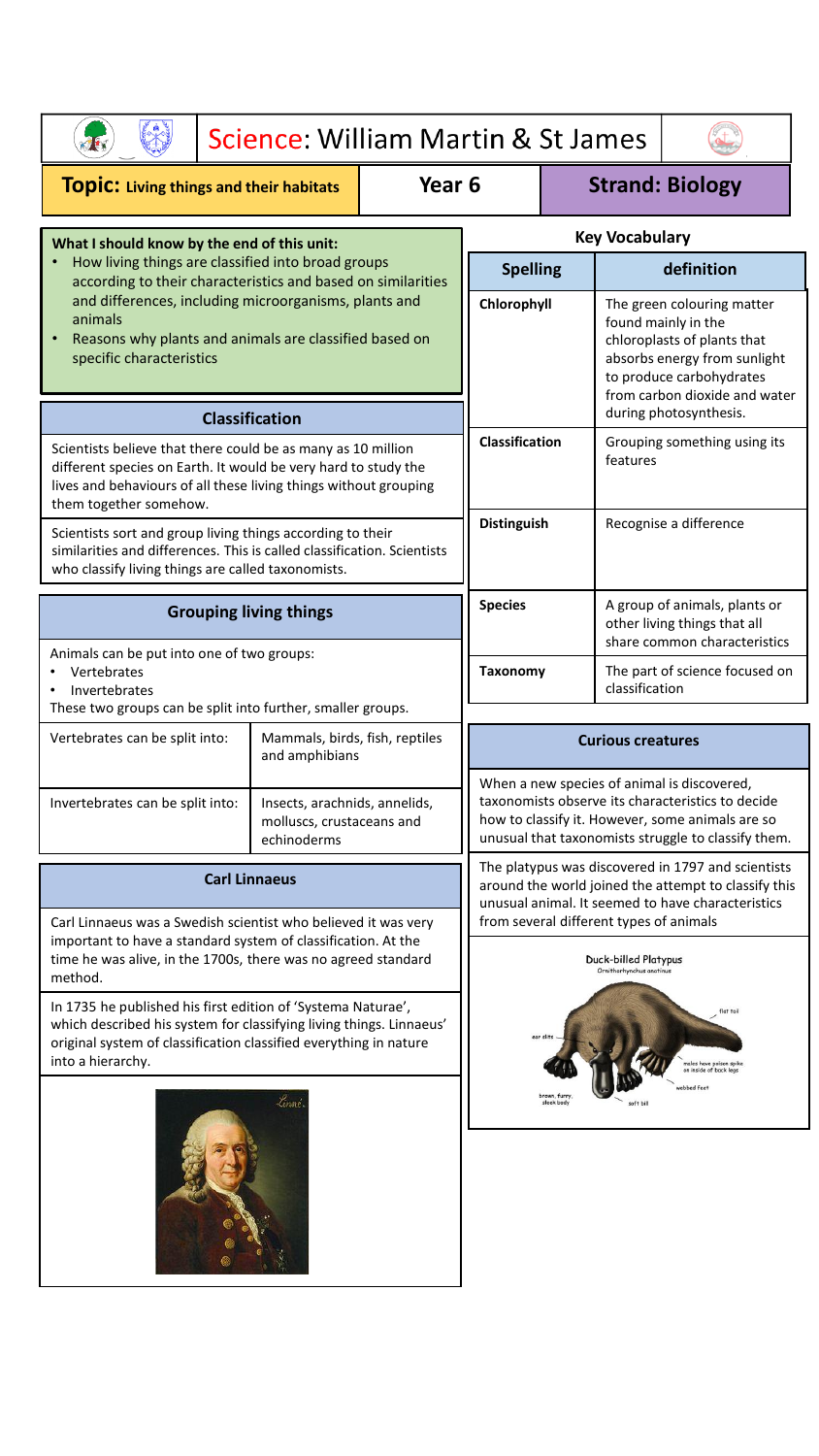



Kindgom Fungi: Mushrooms Look like plants, but do not produce their own food





Single-celled organisms<br>Can cause illness<br>Can also be helpful - bacteria are used to make cheese and yoghurt!